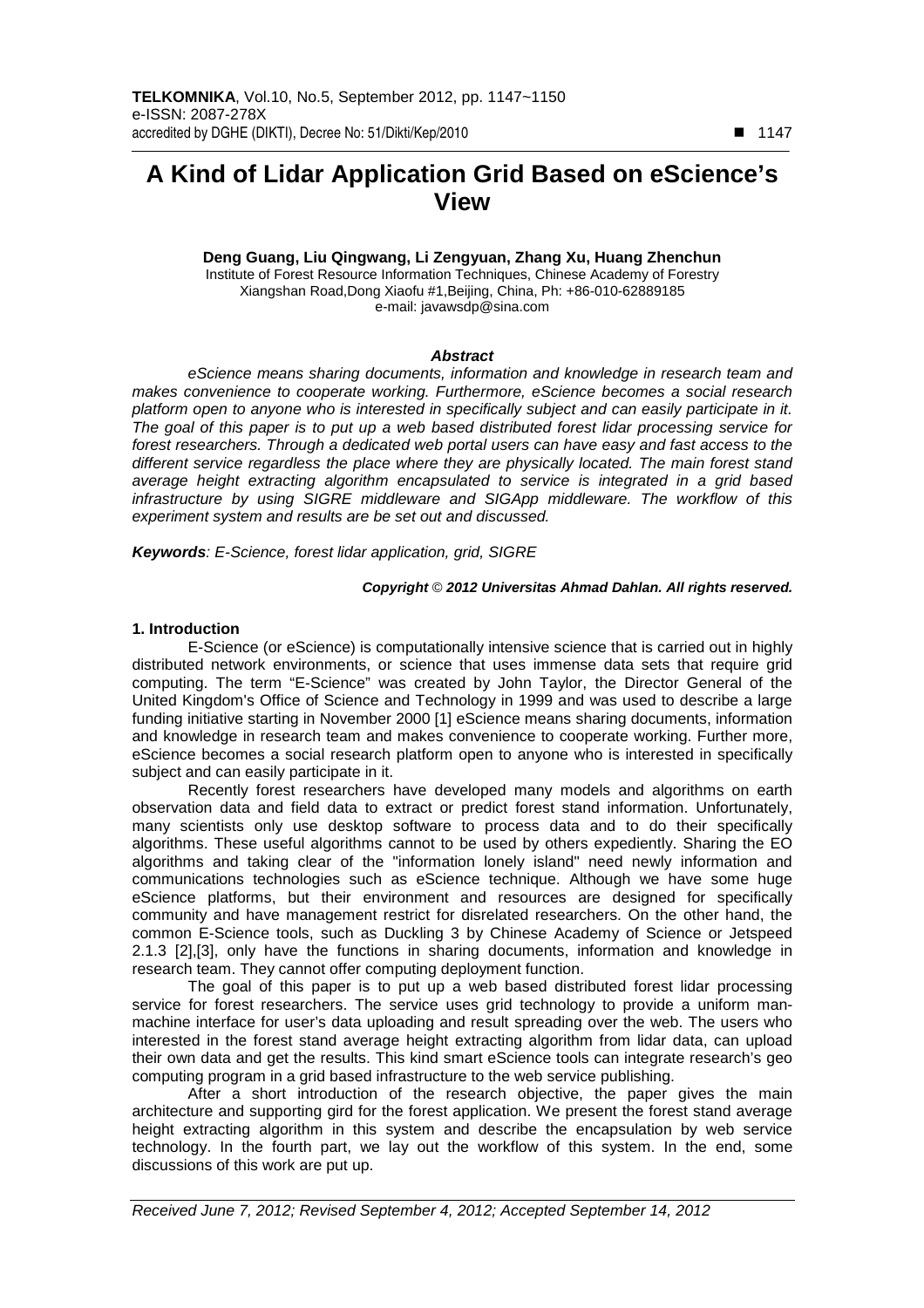# **2. Architecture and Supporting Grid**

The architecture of forest lidar application grid environment is a distributed parallel processing one that has four layers (Figure1). All the computing resources can be distributed, discovered, and matched astronomically by a runtime environment shortly named SIGRE (full name is the Spatial Information Grid Runtime Environment) by deployed SIGRE instance on the resource nodes conveniently. The forest lidar processing service is deployed in SIGRE. Above the SIGRE, we use SIGApp, a kind of workflow middleware, to organize the service for an application. In this application, SIGApp arranges the data uploading service with the forest lidar processing service. The security mechanism uses the users authority management which takes place in Jetspeed. The forest lidar application is encapsulated as a portlet to embed in Jetspeed framework.





Figure 1. Architecture of forest lidar application grid

Figure 2. Steps of stand average height extracting algorithm based on lidar data

SIGRE is founded based on the following components----JVM and JRE , web server, and servlet container and they should be downloaded and in-stalled separately for the sake of the user's free choice on them. SIGRE provides a basic job framework and make it possible to create, run, monitor, and manage a job through web service interface [4],[5].

When the resource node is built, the static information of the resources must be registered to the resource registry and discovery service. When the services are invoked executed, the status information about them will be probed and collected by the node monitor. And the information organized and analyzed by the service monitoring service and node monitor will be provided to the resource registry and discovery service for service discovery and matching [4],[5].

SIGRE can only manage the job or web service separately, and that SIGApp is a tools to put the unattached web service working together for the specifically target. The lidar processing web services are arranged in a XPDL file which means a workflow definition document. SIGApp middleware reads the XPDL file information and puts them in a web graphic mode to end user. SIGApp is built with Java and run in java servlet container. With these tools, the forest lidar data stand average height inverse application can be set up easily [6].

Jetspeed is an Open Portal Platform and Enterprise Information Portal, written entirely in open source under the Apache license in Java and XML and based on open standards [5]. We use Jetspeed 2.1.3 as the application portal. Through the provided robust portal security policy, the parameter input and running monitoring of forest lidar processing service can be as portlets to aggregate to the portal by creating a page. Each portlet is an independent application with Jetspeed acting as the central hub making information from multiple sources available through a single web site to use manner [3].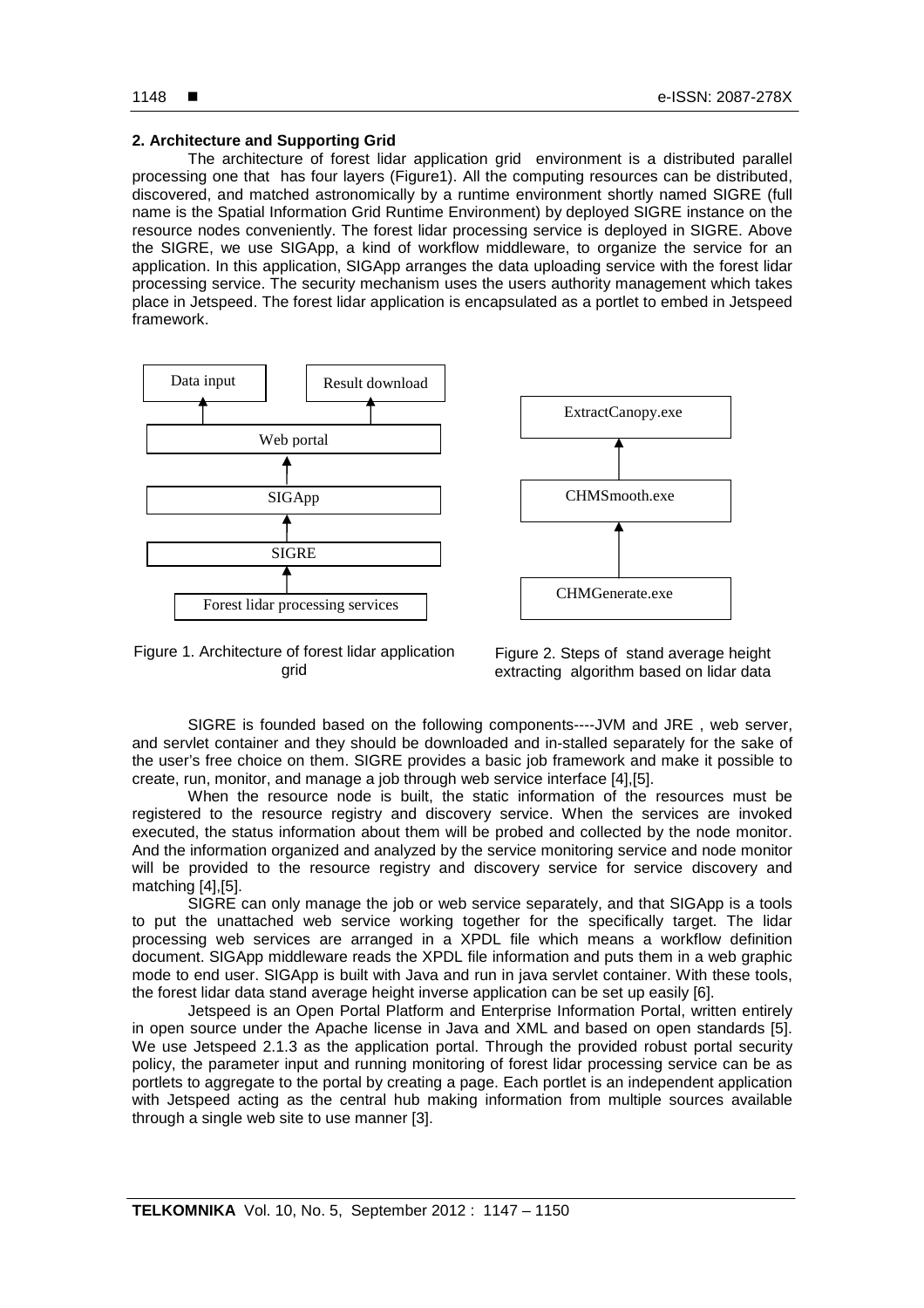# **3. Lidar Application Grid for Forest Escience**

LIDAR (Light Detection And Ranging) is an optical remote sensing technology that can measure the distance to, or other properties of a target by illuminating the target with light, often using pulses from a laser. Recent years, many researchers use lidar to extract interest information. Researchers want to build lidar data processing gird for more people, but they only had the design no implement [7]. In forest research area, stand average height is an important index for stand site expression, which cannot inverse from traditional optical remote sensing image but from lidar. Dr. Liu develops a double-tangent crown recognition algorithm according to individual tree features using high sampling density airborne LIDAR data (discrete-return , average laser pulse sampling space is 0.52 m ,average footprint diameter is 0.3 m), and then extracts the individual tree heights and computes the stand average height [8].

The present research puts above programs into the gird supporting environment for eScience. The lidar stand average height programs are behaved as functions of a Windows based software in C language DLL mode. The first procedure is to change these three programs form Windows mode to dos mode running programs with parameter file receiving. All the parameters of the input and output of the original programs are prescribed in the fixed format in the parameter file. (See Figure 2) These exe executable files in dos mode can be registered in SIGRE as a job with some descriptions. The CHMGenerate program generates the crown height models image, which is looks like a kind of digital surface model, from lidar pre-treatment digital surface model image and digital elevation model image. The CHMSmooth program smoothes the above crown height model image. The ExtractCanopy program extracts the individual tree heights and computes the stand average height, then put these information into the corresponding stand attribute database file [9,10].

# **4. User Interface and Implement Results**

In the open eScience view, users can upload their data by the web portal interface following the requirements of the specialty algorithm. After using distributed service resources, users can get result data from web interface.



Figure 3. Workflow of forest lidar application Figure 4. The images of the results

Figure 3 and Figure 4 show the research results of implement forest lidar application on the web. The workflow of this application is to input the parameters of the service, data upload, data select, submit the stand average height extracting service based on lidar data service and data download. The steps of data source uploading and data selecting has user interference.